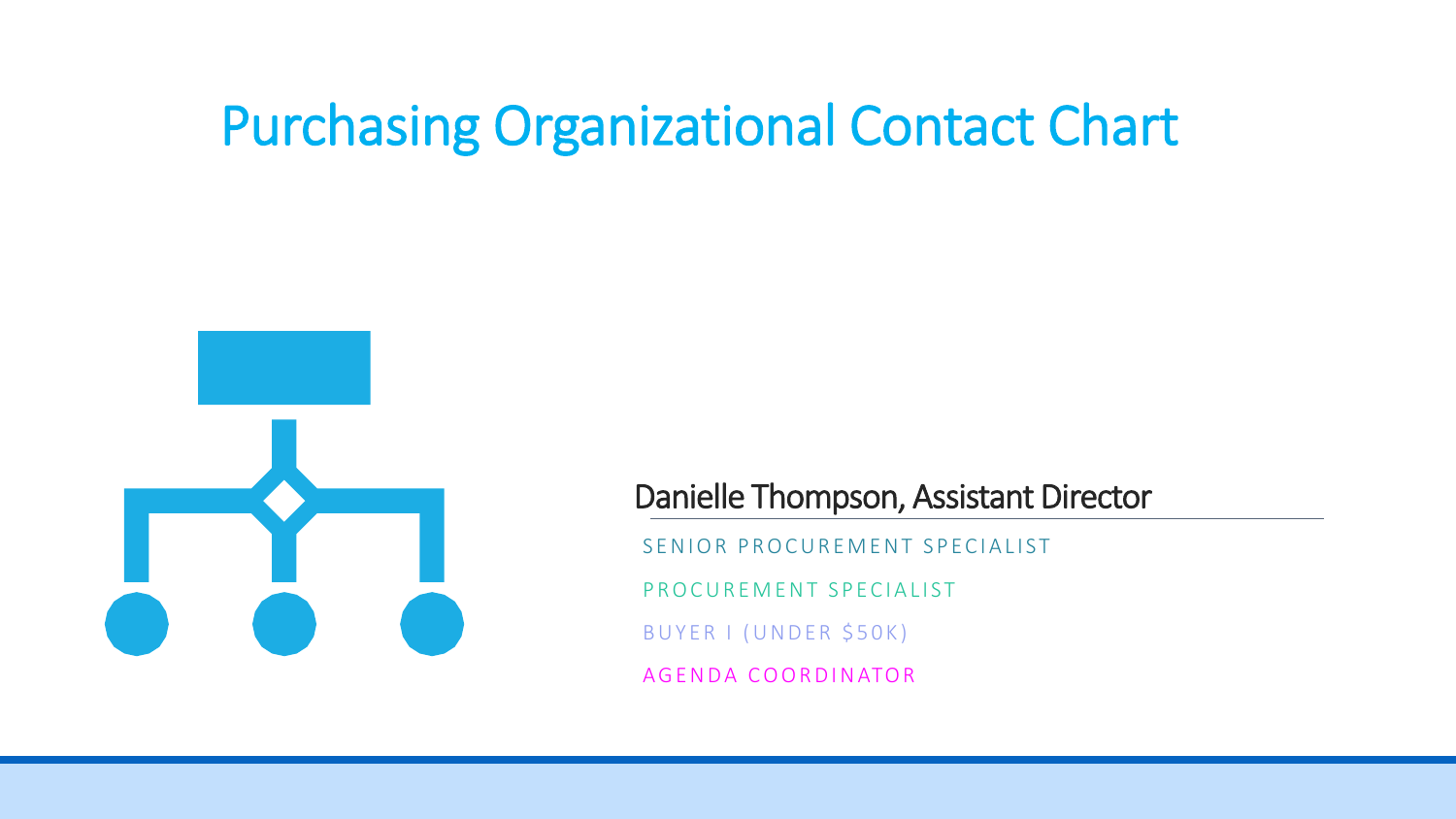## **John Kohut Manager [John.Kohut@dallascityhall.com](mailto:John.Kohut@dallascityhall.com) 214-670-1878**

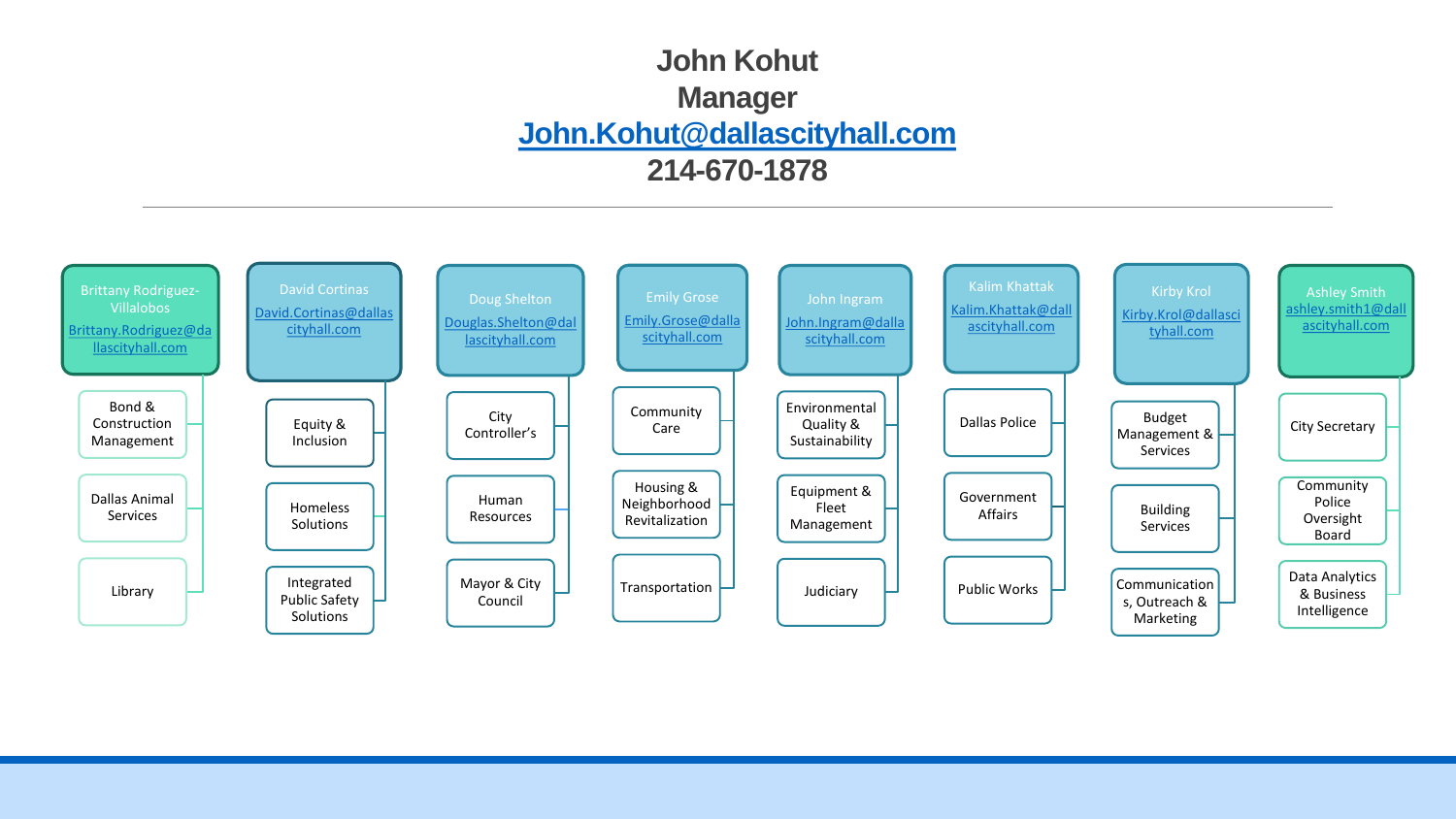## **Theresa Mackey Manager [Theresa.Mackey@dallascityhall.com](mailto:Theresa.Mackey@dallascityhall.com) 214-670-5648**